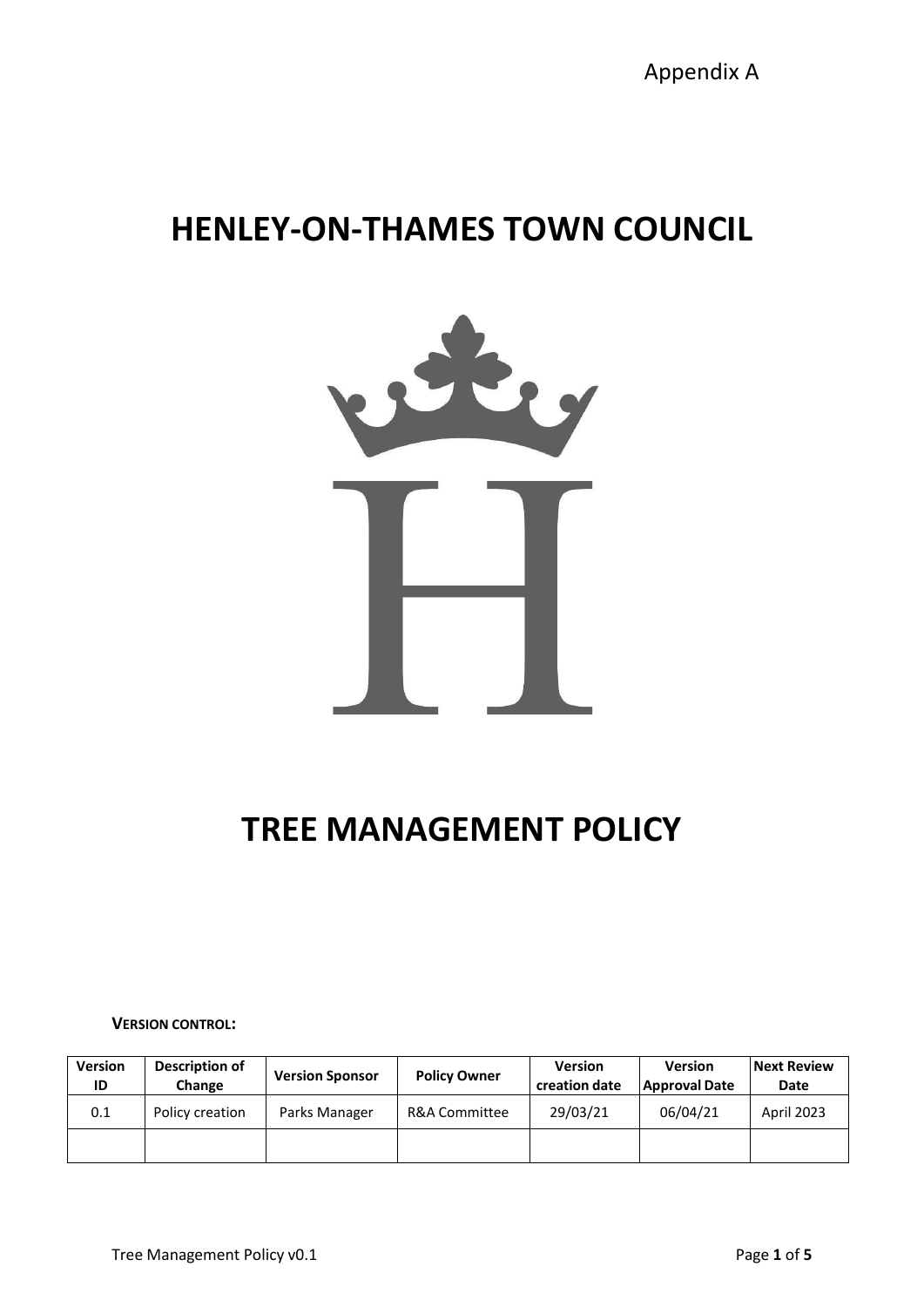# **1. Scope of the Policy**

- 1.2 This policy sets out the Council's approach to tree management on its land. The Council will follow a proactive, systematic and consistent method of management that will both conserve and enhance its tree population and the amenity value of its land.
- 1.3 The aim of the Council's tree management policy is to improve the Council's tree population by encouraging best practices, safeguarding habitats and biodiversity and improving the visual amenity of its parks and playgrounds, whilst recognising the need to identify and control risks to people and property.

# **2. What and who is covered by the policy**

- 2.1 This policy covers all trees on Council-owned land only, and does not apply to any trees on other land, including any land on which the Council carries out grass cutting on behalf of the County Council.
- 2.2 This policy will be used by staff and councillors to assess and monitor the tree population, and also by contractors to help inform their work.
- 2.3 This policy may also be useful for neighbouring landowners to determine any disputes regarding trees overhanging neighbouring properties.

# **3. Legal framework**

- 3.1 The Council has a legal duty as a landowner to anyone using the land, or who may be affected by a dangerous tree, to maintain its tree stocks. The relevant legal principles are summarised in *Stagecoach South Western Trains v Hind 2014*:
	- To act as a reasonable and prudent landowner;
	- To act where there is a danger apparent to the landowner (although that should not amount to an unreasonable burden or force the landowner to act as the insurer of nature);
	- To carry out inspections on a regular basis;
	- In certain circumstances (including where there is some form of trigger) to arrange for fuller inspections by an arboriculturalist;
- 3.2 The Council as an occupier of land, has a common duty of care under the Occupiers' Liability Act (1957) and (1984) to others who enter its land, even where people do not have access by right or by invitation. The Council will take reasonable care to maintain its land such that it does not give rise to harm to any person entering the land.
- 3.3 This policy also refers to the Council's duty regarding trees causing damage to neighbouring properties which, whilst not subject to any special principles, are governed by the laws of negligence and nuisance.
- 3.4 The Council, along with all public bodies, has a legal duty to conserve biodiversity (set out under section 41 of the Natural Environment and Rural Communities Act 2006),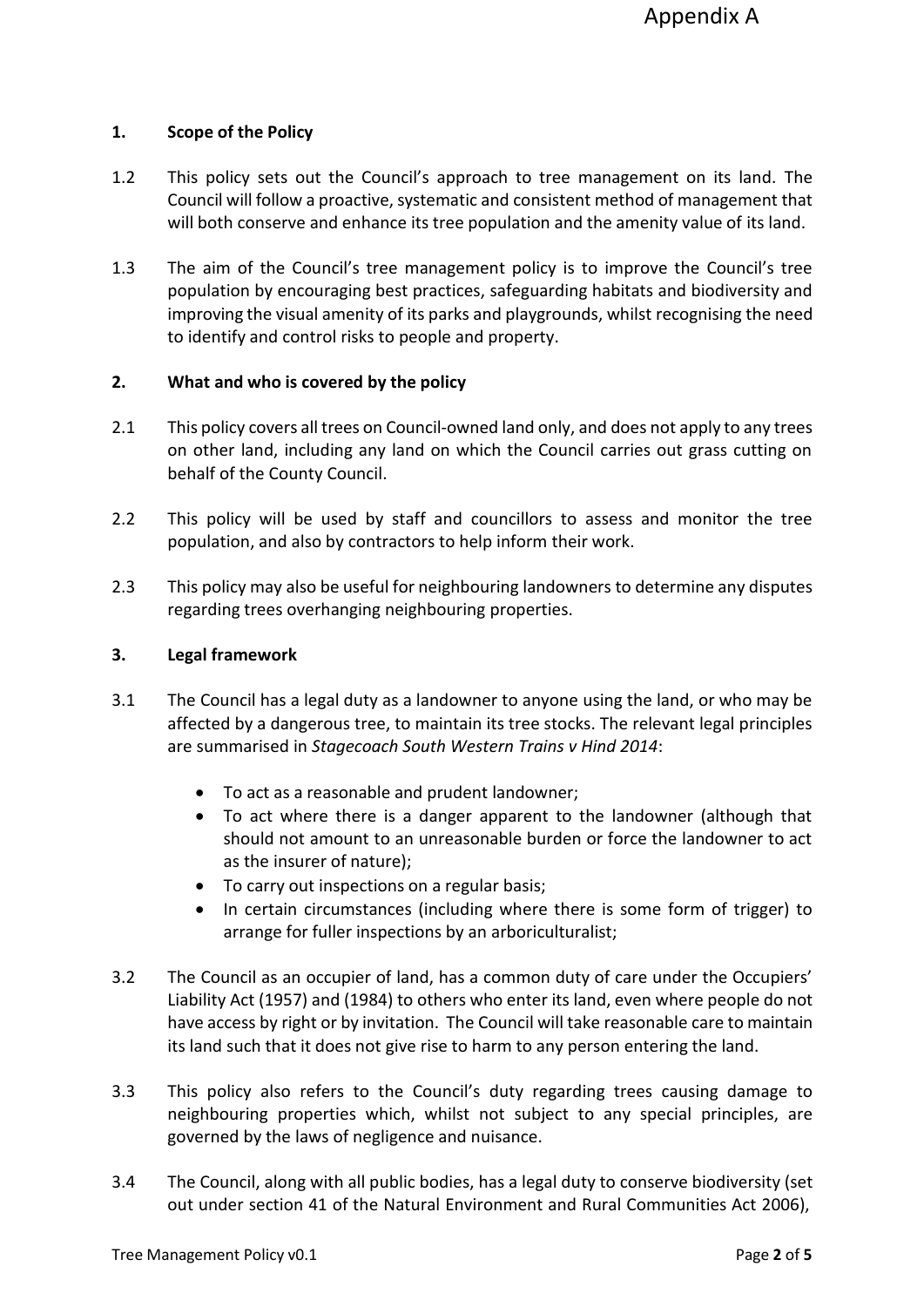and with its declaration of a climate emergency in February 2020, recognises the importance of the provision and conservation of trees.

3.5 In cases where remedial action is being considered, the Council has a duty to abide by the legislation on Tree Preservation Orders (Part VIII of the Town and Country [Planning](http://www.legislation.gov.uk/ukpga/1990/8/part/VIII) [Act 1990 a](http://www.legislation.gov.uk/ukpga/1990/8/part/VIII)s amended and in the [Town and Country Planning \(Tree Preservation\)](http://www.legislation.gov.uk/uksi/2012/605/contents/made) [\(England\) Regulations 2012](http://www.legislation.gov.uk/uksi/2012/605/contents/made)) and Conservation Areas [\(section 211 of the Town and](http://www.legislation.gov.uk/ukpga/1990/8/section/211) Country [Planning](http://www.legislation.gov.uk/ukpga/1990/8/section/211) Act 1990).

## **4. Assessing and Monitoring**

- 4.1 The Council will continue to follow a proactive programme of inspection to check tree health and recommend remedial work.
- 4.2 The frequency and type of inspection will depend on the level of risk, based on an assessment of how potentially hazardous a tree is (e.g. over-mature or with signs of disease) against the likelihood and severity of any incident (e.g. the chances of a falling branch hitting person or property).
	- a) **Informal observations.** The Council's Park Wardens through the course of their daily work will inform the Council of any adverse change in a tree's condition that they become aware of and which they feel may threaten public safety. The Council will also act upon and assess reports from members of the public.
	- b) **Formal inspections.** All trees on Town Council land will be subject to a detailed inspection at least every 3 years or sooner depending on the assessment of risk as advised by the Council's appointed arboricultural contractor.

# **5. Tree Inspections**

- 5.1 The Council appoints an arboricultural contractor to carry out a schedule of detailed inspections of all trees on Town Council land, to identify any health and safety-related risks and to recommend remedial work where necessary.
- 5.2 All tree work will be prioritised and carried out according to identified hazard and risk. The following categories will be used to prioritise the Council's tree works:

| 24 hours - imminent           |  |  |  |
|-------------------------------|--|--|--|
| 4 weeks - planned safety work |  |  |  |
| Within 3 months               |  |  |  |
| Within 12 months              |  |  |  |

- 5.3 All tree work will be undertaken in compliance with *British Standard 3998: Recommendations for Tree Work.* Each task will be assessed as to determine whether it can be carried out in-house in accordance with BS 3998, and if not, it will be carried out by a competent tree surgeon.
- 5.4 The period of re-inspection will depend on the level of risk associated with a tree i.e. those rated as high risk may be inspected annually, whereas a low risk tree may be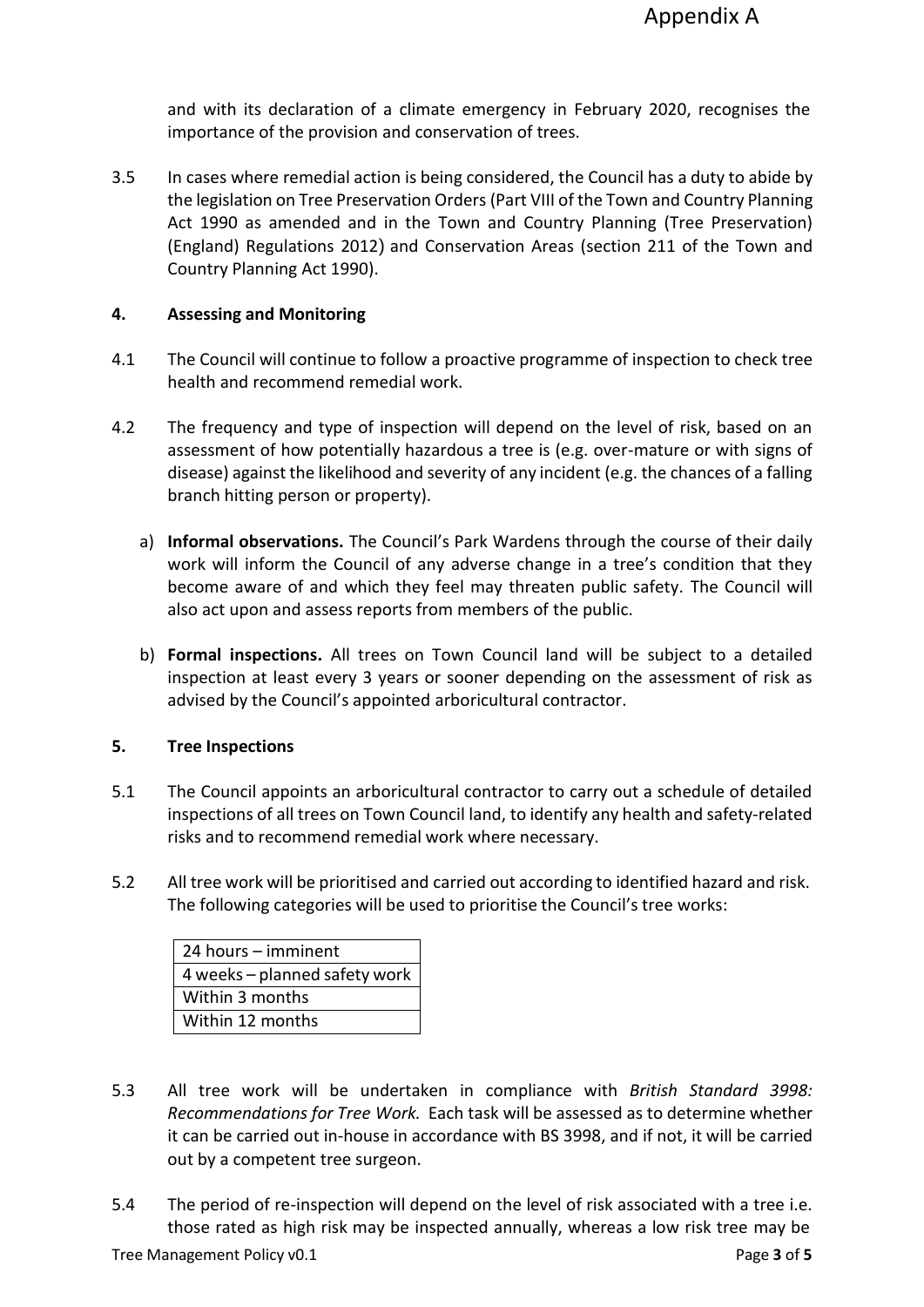inspected once every 3 years. The importance of adopting such a regime was highlighted in *Witley Parish Council v Cavanagh (2018)*, where the inadequacy of the Council's tree inspection regime led to liability for damages for a serious injury caused by a falling tree in stormy winds.

## **6. Tree Preservation Orders and Conservation Areas**

- 6.1 Many of the trees in the Town Council managed areas are protected through either a Tree Preservation Order (TPO) or through inclusion in a Conservation Area. Before carrying out any tree work, the Council will confirm whether the trees are subject to any protection, and abide by all necessary legislation.
- *6.2* Where a TPO is in place, the Council shall seek permission for all works from the Local Planning Authority (LPA) South Oxfordshire District Council, save where the work meets the exceptions outlined in *Regulation 14 of the Town and Country Planning (Tree Preservation) (England) Regulations 2012.*
- 6.3 Where a tree isn't subject to a TPO but is within a Conservation Area, the Council will serve a section 211 notice *(Town and Country Planning Act 1990)* to the LPA at least six weeks prior to the work being carried out.

# **7. Tree planting**

- 7.1 The Council will strive to increase the quality and quantity of tree stock by planting in suitable locations with appropriate species to enhance the enjoyment of our open spaces, promote local distinctiveness and to conserve the environment. To this end, the Council will:
	- a) Endeavour to plant native species, dependent on the site, sourced from local stock
	- b) Acknowledge that exotic species may be planted at sites with a formal, ornamental character, e.g. Mill Meadows formal gardens
	- c) Where possible, replace trees on a like-for-like basis.
- 7.2 The Council will engage with key volunteer partner groups, the public and landowners to develop a tree planting, hedging, biodiversity and protection of habitat strategy for the future.

## **8. Damage to buildings**

8.1 Damage to buildings and other property may occur through either falling trees or branches, or subsidence. The Council will take action to protect its own, or neighbouring properties, wherever it deems that damage is reasonably foreseeable (see judgement in *Robbins v Bexley Borough Council 2012*)*.* Potential damage is an important consideration in our formal inspections. Where a neighbouring landowner has any concerns, we strongly recommend they seek advice from a structural engineer or/and appropriate tree consultant and inform the Council of any potential issues as soon as they become aware of it (see judgement in *Delaware Mansions Ltd v Westminster City Council 2002*).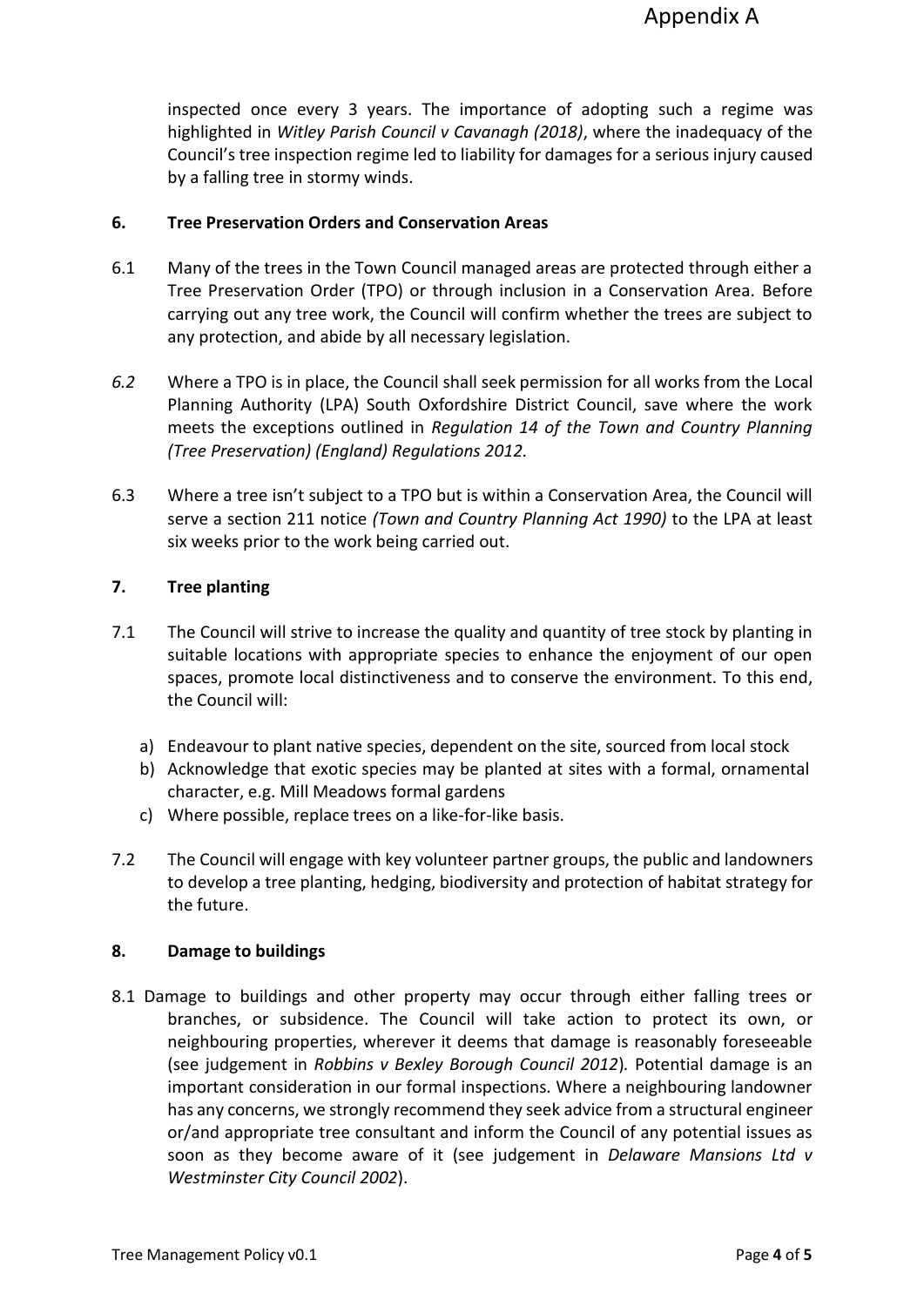# **9. Trees over boundaries**

- 9.1 The Council recognisesthat landowners, under the common law tort of nuisance, have a right to cut back any branch or root encroaching onto their land. We strongly recommend that where such a tree is on Council managed land, the Council is consulted before any work is carried out to ensure that:
	- a) The work is carried out by a competent person
	- b) The work is not contrary to any protection under a TPO or conservation area
	- c) Pruned material is returned to the Council or, if agreed, disposed of safely.

# **10. Minor inconveniences**

- 10.1 Given the number of trees on Town Council managed land and the cost of tree work, it is unlikely that the Council will be able to carry out work where it is not necessary for either public safety, damage to property or the health of the tree. Examples of where we are unlikely to carry out work and where we have no legal obligation are:
	- Overhanging branches
	- Bird droppings, leaf or fruit fall or honeydew
	- Shade, loss of view or signal interference
	- Apprehensions due to tree height or sway
	- Allergies.
- 10.2 The Council will nevertheless consider requests on a case-by-case basis, balancing cost, benefit and risk.

## **11. Insurance**

11.1 While the Council shall ensure that all work carried out is done competently and effectively, either in house or by an external contractor, we will ensure that we keep sufficient public and employer liability insurance. The Council will ensure that all contractors carrying out maintenance work have sufficient public liability insurance and that contractors carrying out tree inspections have sufficient professional indemnity cover.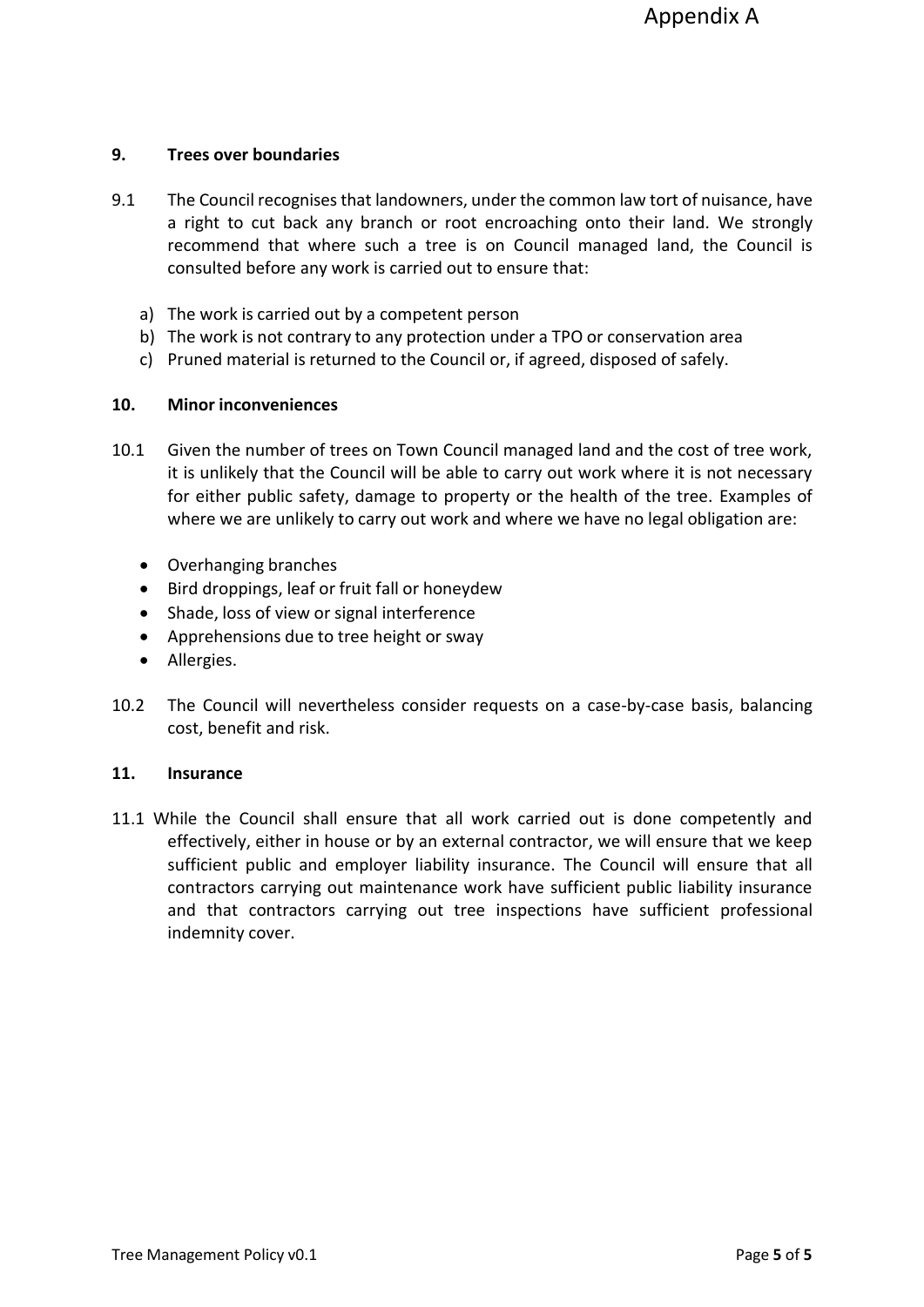#### **Appendix B: Draft Tree Species List**

Appropriate Tree Species included within the emerging Henley Town Council Tree Strategy.

The JHHNP is keen to ensure that the planting species are used where possible.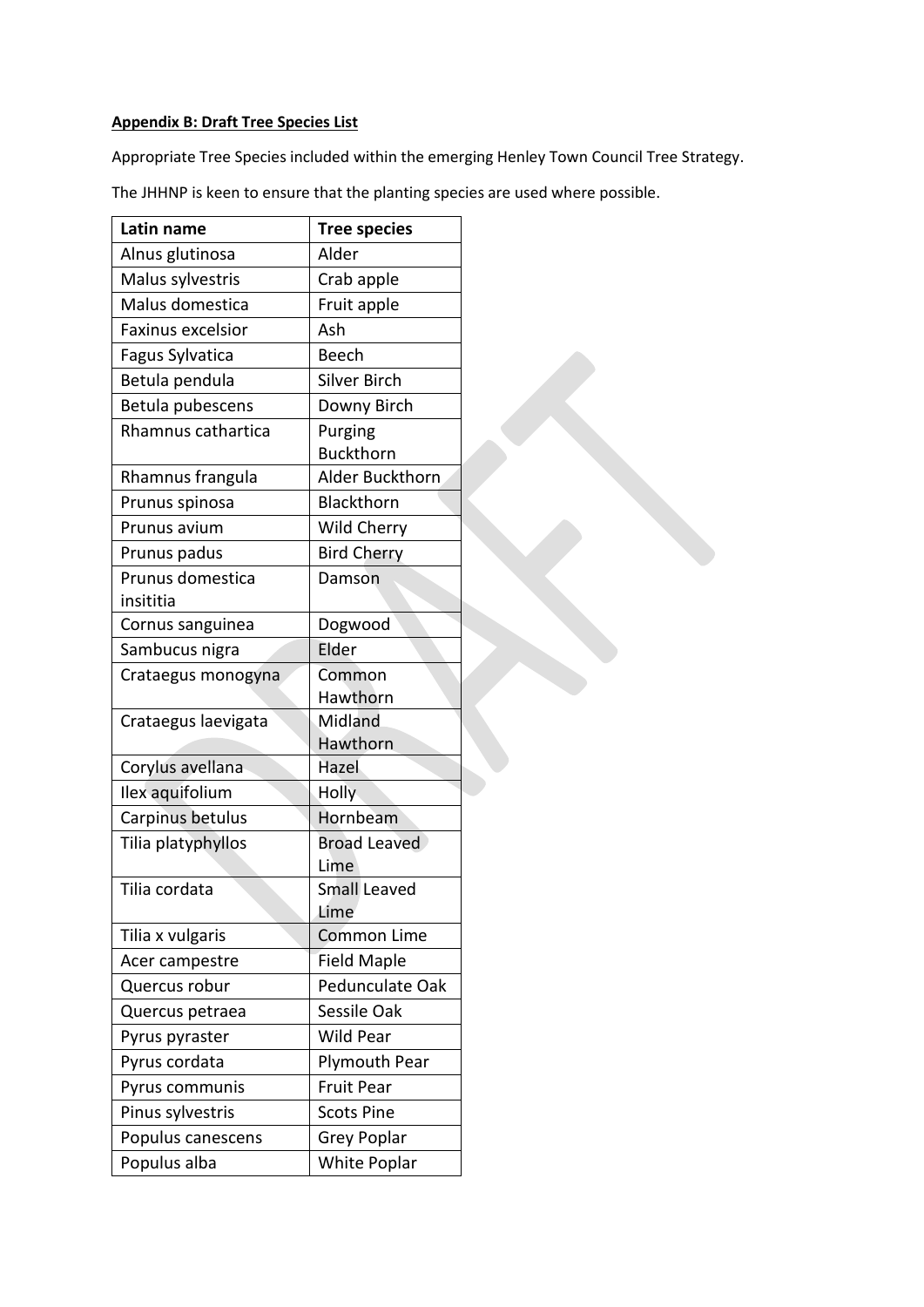| Populus nigra        | <b>Black poplar</b> |  |  |
|----------------------|---------------------|--|--|
| Populus tremula      | Aspen               |  |  |
| Hippophae rhamnoides | Sea Buckthorn       |  |  |
| Euonymus europaeus   | Spindle             |  |  |
| Viburnum lantana     | Wayfaring Tree      |  |  |
| Viburnum opulus      | <b>Guelder Rose</b> |  |  |
| Sorbus aucuparia     | Rowan               |  |  |
| Sorbus torminalis    | <b>Wild Service</b> |  |  |
| Sorbus aria          | Whitebeam           |  |  |
| Salix fragilis       | <b>Crack Willow</b> |  |  |
| Salix alba           | White Wilow         |  |  |
| Salix caprea         | <b>Goat Willow</b>  |  |  |
| Salix viminalis      | Osier               |  |  |
| Salix pentandra      | <b>Bay Willow</b>   |  |  |
| Salix cinerea        | <b>Grey Willow</b>  |  |  |
| Taxus baccata        | Yew                 |  |  |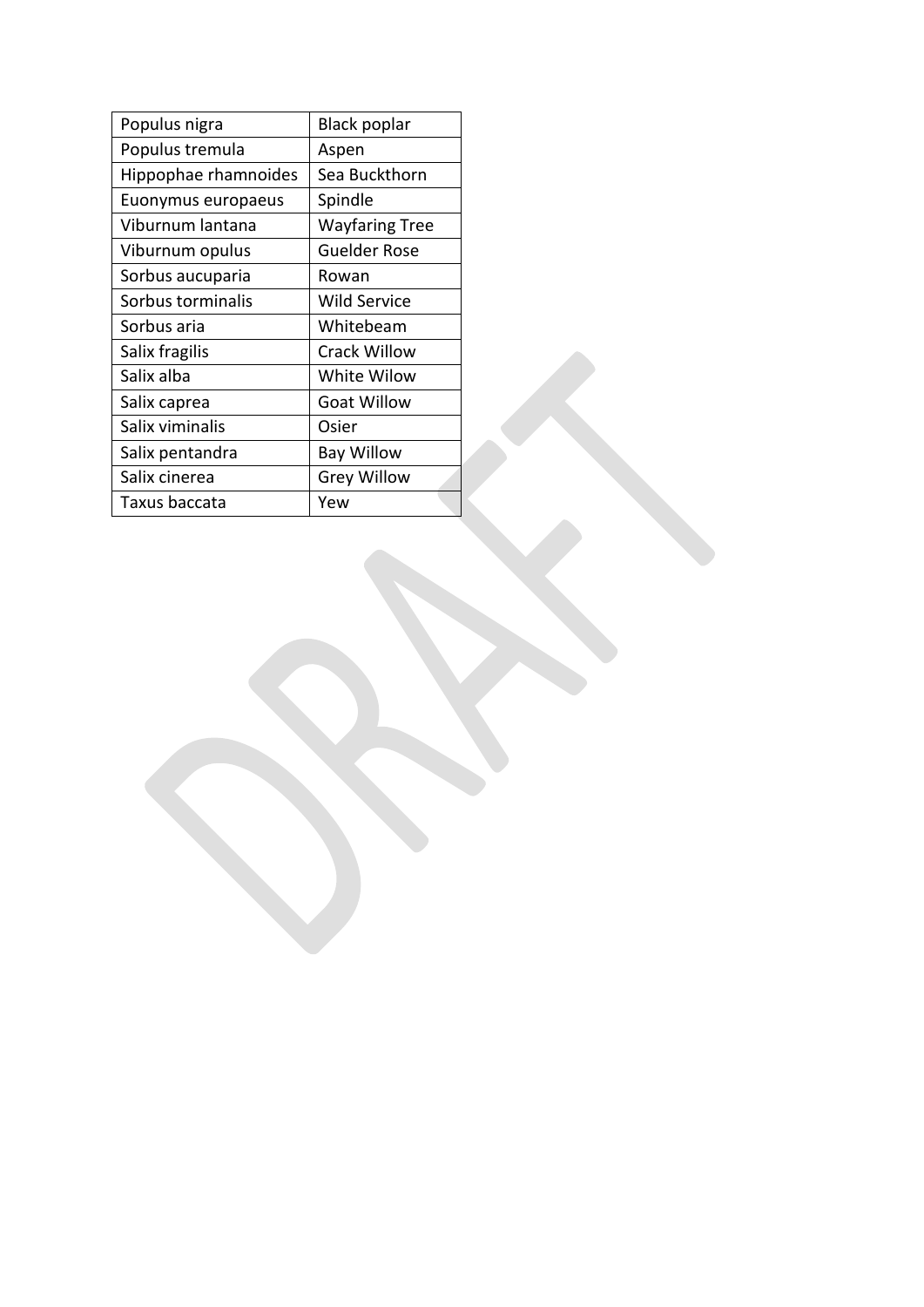### **Appendix C: Site Deliverability Evidence**

The following information has been provided in April and May 2022 by the site promoter or landowner.

### **Site A1: Land West of Fair Mile Around**

- Expected timescales on when a planning application might be submitted, and timescales for progression of application. Also expected commencement date for work and build out rates. Response: a full planning application was submitted in 2019 (ref: P19/S2350/FUL) and we're working with SODC to resolve some final items prior to determination. Commencement date is unknown.
- What type of planning application would be submitted (Outline and Reserved Matters, or a Full application),

Response: as above a full application is currently under determination.

- Whether there are any site specific constraints such as ownership issues, infrastructure provision, or site viability. Response: no.
- Any site assessment work already undertaken. Response: a full application is under determination by SODC following extensive preapplication discussions.

#### **Site C: Gillott's School Playing Field**

- Expected timescales on when a planning application might be submitted, and timescales for progression of application. Also expected commencement date for work and build out rates. Response: A planning application will be submitted as soon as we have resolved an issue with the access that is close to being resolved. Build out rates will be dependent on the developer's programme and market conditions at the time but with 50 to 100 dwellings one would expect completion of the development within two to three years from the grant of planning permission.
- What type of planning application would be submitted (Outline and Reserved Matters, or a Full application). Response: We anticipate a full planning application to include another application to upgrade the School's existing facilities to be funded by the sale of the land for residential
- development. • Whether there are any site specific constraints such as ownership issues, infrastructure provision, or site viability.

Response: There are no issues save for the access point mentioned above.

• Any site assessment work already undertaken. Response: Much work has already been undertaken including a tree survey, a topographical survey etc.

Please note that this site is allocated for around 50 residential units.

## **Site E: Empstead Works / Stuart Turner**

• Expected timescales on when a planning application might be submitted, and timescales for progression of application. Also expected commencement date for work and build out rates. Response: It is anticipated at this stage that a planning application for development on at least part of the site will come forward within the next 12-18 months. Comprehensive development of the site is contingent on the plans of the main occupier.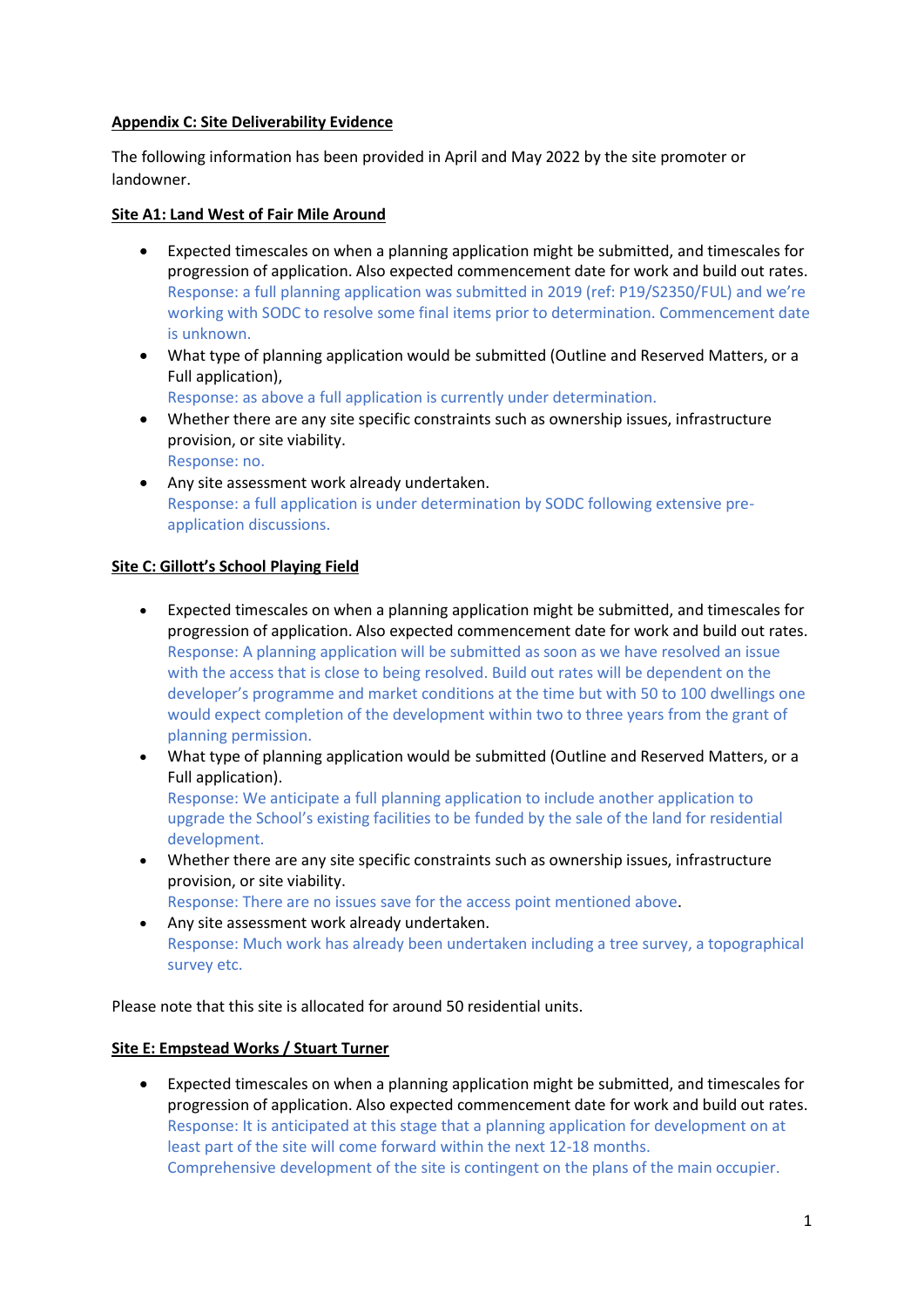Assuming planning permission is granted we would expect development to commence imminently with the completion of the development expected to occur within a 12-24 month period.

• What type of planning application would be submitted (Outline and Reserved Matters, or a Full application)

Response: Given the sensitivies of the site it is anticipated that a full application will be submitted although as mentioned above this is likely to be on a phased basis.

- Whether there are any site specific constraints such as ownership issues, infrastructure provision, or site viability. Response: There are no site-specific constraints that we are aware of that would hinder future development or could not be mitigated for as part of the planning application process.
- Any site assessment work already undertaken. Response: A full suite of technical reports has already been undertaken as part of pre-app discussions with the LPA. These will be supplemented as required.

#### **Site F: Chilterns End**

• Expected timescales on when a planning application might be submitted, and timescales for progression of application. Also expected commencement date for work and build out rates. Response: Whilst discussions are ongoing it is likely that any planning application would be submitted within the next 12 months, with the timeline as follows:

| <b>Application submitted</b>                  | By April 2023                                                                                |
|-----------------------------------------------|----------------------------------------------------------------------------------------------|
| <b>Planning permission received</b>           | By October 2023                                                                              |
| Discharge of conditions /<br>reserved matters | By April 2024                                                                                |
| <b>Start on site</b>                          | <b>Approx. Spring 2024</b>                                                                   |
| <b>Build out rate</b>                         | 60 ECH + 10 smaller units - say 15 months<br>27 dwellings + 10 smaller units - say 10 months |

- What type of planning application would be submitted (Outline and Reserved Matters, or a Full application)
- Response: If the application is for OCC operational requirements then it will be a full application; if the application is submitted prior to disposal of the site to a developer then it will be an outline application (probably with access not reserved).
- Whether there are any site specific constraints such as ownership issues, infrastructure provision, or site viability. Response: There are Tree Preservation Order protected trees on the south eastern and north eastern boundaries of the site; otherwise there are no specific constraints as far as we are aware.
- Any site assessment work already undertaken. Response: Built form plans have been produced to assist with site capacity assessment work.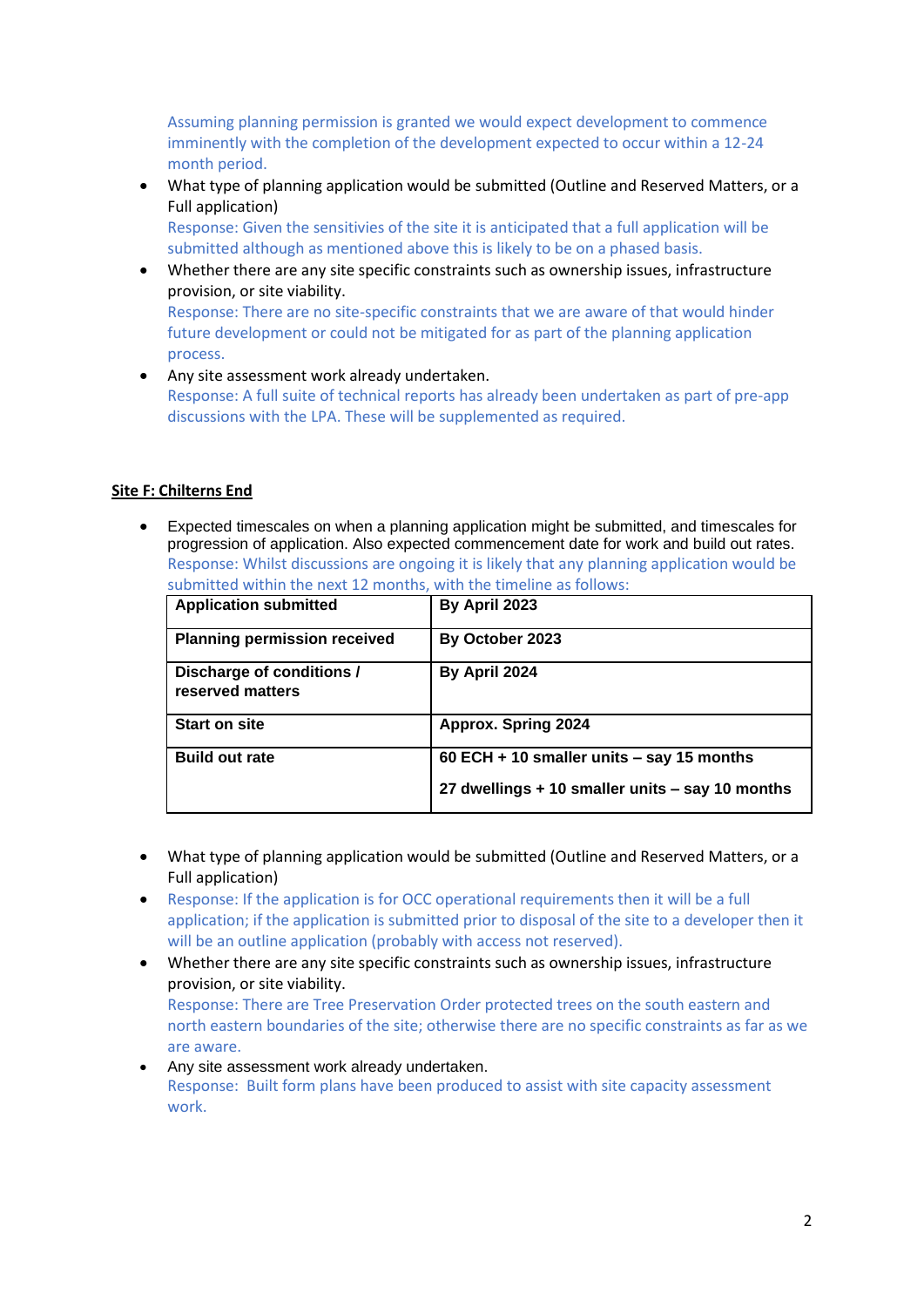#### **Site J: 357 Reading Road**

- Expected timescales on when a planning application might be submitted, and timescales for progression of application. Also expected commencement date for work and build out rates. Response: The council expects to submit a planning application before the end of 2022. If planning permission is obtained, the site would probably be sold to a developer. Work is not likely to start until 2024.
- What type of planning application would be submitted (Outline and Reserved Matters, or a Full application),

Response: it is anticipated that an outline planning application will be submitted

• Whether there are any site specific constraints such as ownership issues, infrastructure provision, or site viability.

Response: in order for the Council to develop the land, the sports clubs that hold leases for clubhouses on the site must agree to relinquish their leases. Further information on site viability is expected to come out of the work about to commence on preparation of plans for housing and the sports clubhouse for Jubilee Park.

• Any site assessment work already undertaken. Response: some initial site investigations were carried out by a previous development partner and further studies will be commissioned as part of the design work that is about to start.

#### **Site X: Henley Youth Club**

• Expected timescales on when a planning application might be submitted, and timescales for progression of application. Also expected commencement date for work and build out rates. Response: The planning timeline is outlined in the submitted Carterwood Planning Needs Assessment Oct 2021 on Page 7:

> • JHHNP submitted to South Oxfordshire District Council for consultation and independent examination – December 2021.

• Referendum on the submitted Plan (assuming it passes examination with minimal changes) – Spring 2022

• Planning Application for C2 care home through to approval - autumn 2022 to mid-2023.

- Ground works commence spring/summer 2024.
- Construction of care home to spring/summer 2026.
- Care home fit out and registration with the Care Quality Commission (CQC) opening anticipated autumn/winter 2026.
- What type of planning application would be submitted (Outline and Reserved Matters, or a Full application),

Response: A full planning application is proposed, as previously applied for.

• Whether there are any site specific constraints such as ownership issues, infrastructure provision, or site viability.

Response: The site has been in the private ownership of B&M Care since 2016 and there are no site constraints in respect of infrastructure provision, viability or deliverability of a care home on this site.

• Any site assessment work already undertaken. Response: Site assessment work was previously undertaken in respect to the two previous planning applications on this site on 2017 & 2019. Matters of access, parking, ecology, flood risk, drainage, TPO trees, landscaping, air quality and archaeology were all investigated, assessed and deemed acceptable during the application stages.